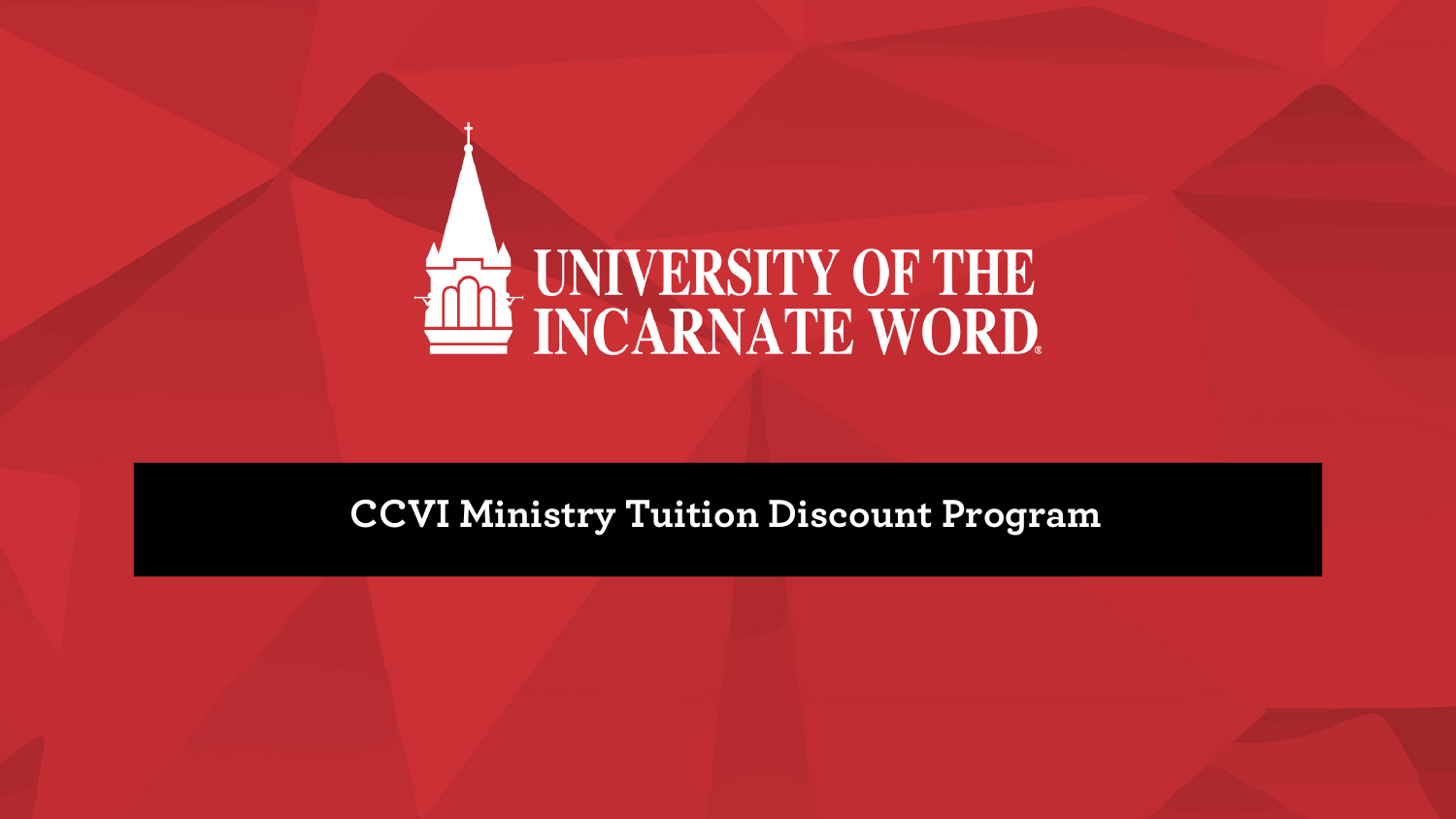### How to Apply to UIW

Select your category and follow the steps to become a Cardinal.

# **https://www.uiw.edu/gouiw/apply.html**



**Select your application under these headers**

|  |  | <b>Freshman Application Process</b> |  |
|--|--|-------------------------------------|--|
|  |  |                                     |  |

**Transfer Application Process** 

**Graduate and Doctoral Application Process** 

**International Application Process** 

School of Professional Studies (Online or Classroom) Application Process

**Health Professions Application Process**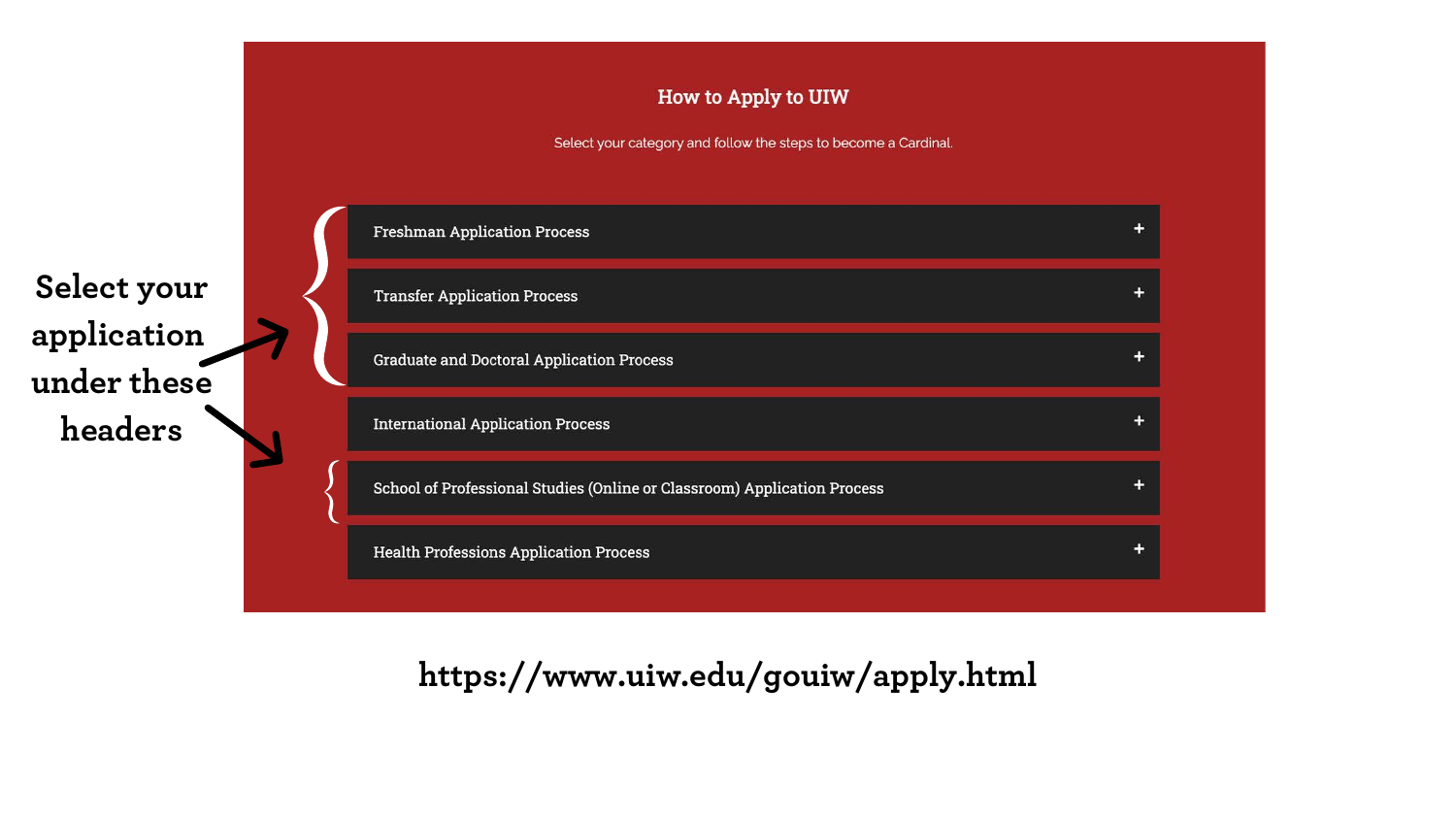| Sign In                                                                                        |
|------------------------------------------------------------------------------------------------|
| <b>Create Account</b>                                                                          |
|                                                                                                |
| Email                                                                                          |
|                                                                                                |
|                                                                                                |
| Password                                                                                       |
| SHOW                                                                                           |
|                                                                                                |
| Forgot your password?                                                                          |
|                                                                                                |
| $\Box$ Remember Me                                                                             |
| $\Box$ Are you signed in from a public computer?                                               |
| Sign In                                                                                        |
|                                                                                                |
| University of the Incarnate Word   4301 Broadway, San Antonio, Texas 78209  <br>1.800.749.WORD |

**Create a GoUIW account, if you don't have one already, or sign into your current account.**

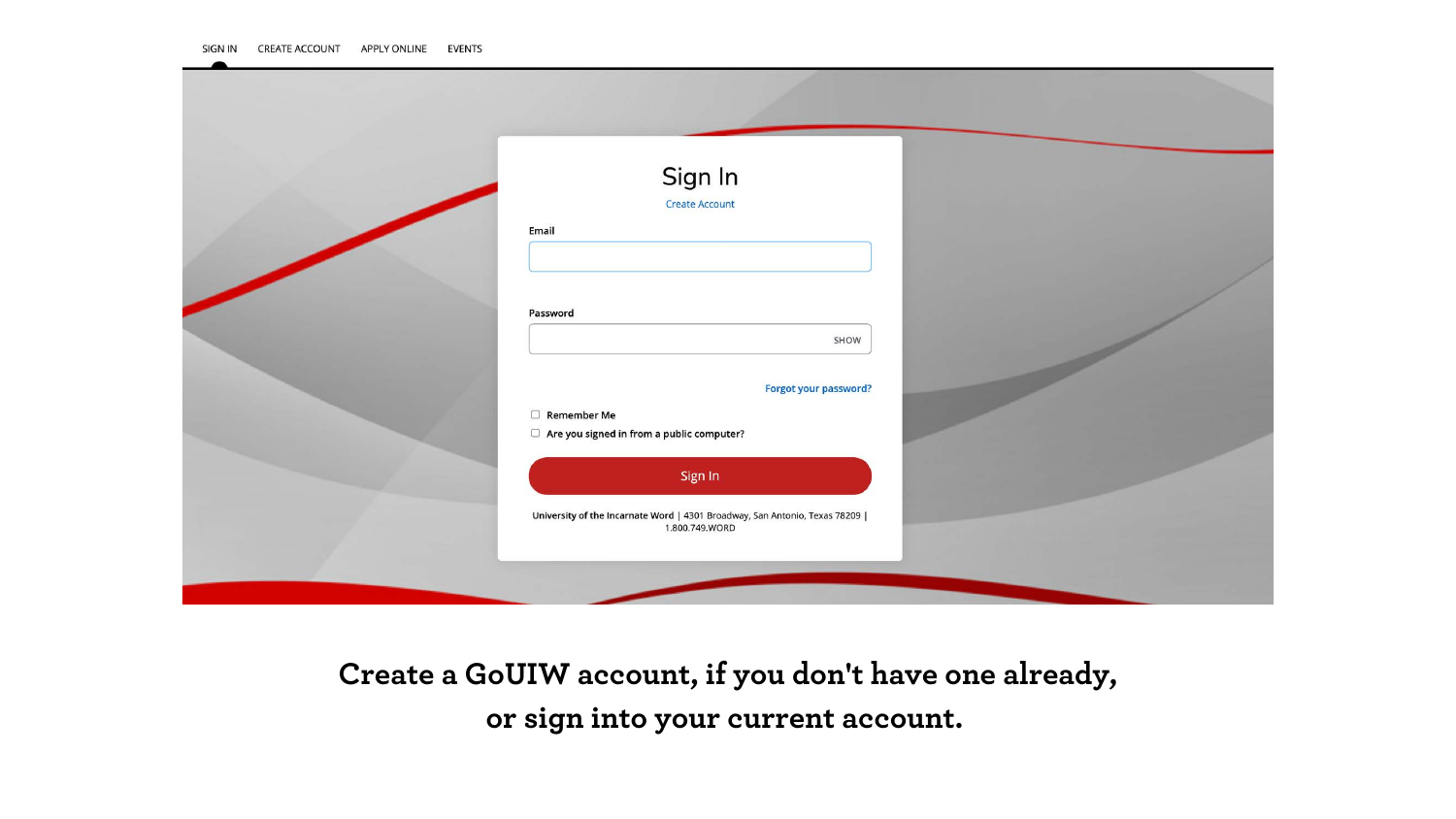**Create a new application or complete a started application, if you have already started one.**

### **Freshmen Applications, Transfer Applications** Applications, Fransier Applications<br>& Graduate Applications

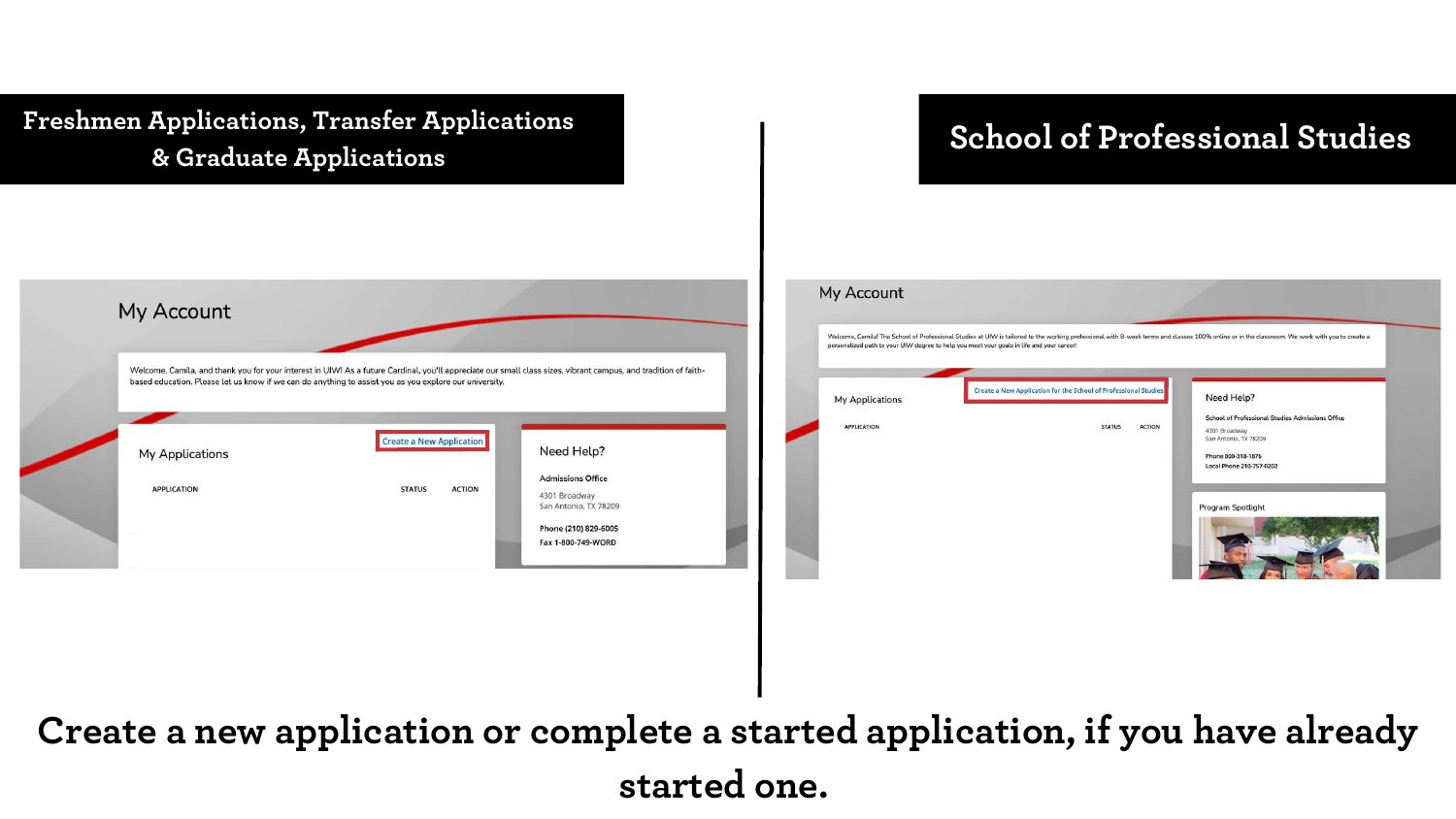# **Fill out application information.**

**Academic Interest** Demographics Academics **Certification & Signature** 

information in each of the following sections. Fields with a red asterisk (\*) are required and must be completed before you can submit your ional questions may become required based on your answers to a previous question.

| <b>Middle Name</b><br>$\overline{\phantom{a}}$ |  |
|------------------------------------------------|--|
|                                                |  |
| <b>Former Last Name</b>                        |  |
|                                                |  |
| Gender*                                        |  |
|                                                |  |
| <b>Shirt Size</b><br>٠                         |  |
|                                                |  |
|                                                |  |

### Freshmen Applications, Transfer Applications<br> **School of Professional Studies & Graduate Applications**

| <b>Plans</b>    | Personal                    | Demographics                                                                                        | Family       | Academics        | Activities | Writing & Signature                                                                                                                                           | Acader<br>Personal                                     |
|-----------------|-----------------------------|-----------------------------------------------------------------------------------------------------|--------------|------------------|------------|---------------------------------------------------------------------------------------------------------------------------------------------------------------|--------------------------------------------------------|
|                 |                             | application. Additional questions may become required based on your answers to a previous question. |              |                  |            | Please enter your information in each of the following sections. Fields with a red asterisk (*) are required and must be completed before you can submit your | Please enter your inform<br>application. Additional qu |
|                 | <b>Academic Plans</b>       |                                                                                                     |              |                  |            |                                                                                                                                                               | Name                                                   |
|                 | Anticipated Entry Term. *   |                                                                                                     |              | Applying as a: * |            |                                                                                                                                                               | Prefix                                                 |
|                 |                             |                                                                                                     | $\checkmark$ |                  |            | $\checkmark$                                                                                                                                                  |                                                        |
|                 | Intended Major: *           |                                                                                                     |              |                  |            |                                                                                                                                                               | First Name*                                            |
|                 |                             |                                                                                                     | $\checkmark$ |                  |            |                                                                                                                                                               | Please use legal name.                                 |
|                 | <b>Advisement Track</b>     |                                                                                                     |              |                  |            |                                                                                                                                                               |                                                        |
| (if applicable) |                             |                                                                                                     |              |                  |            |                                                                                                                                                               | Last Name*                                             |
|                 |                             |                                                                                                     | $\checkmark$ |                  |            |                                                                                                                                                               | Please use legal name.                                 |
|                 | Full Time / Part Time *     |                                                                                                     |              | Location *       |            |                                                                                                                                                               |                                                        |
|                 |                             |                                                                                                     | $\checkmark$ |                  |            | $\checkmark$                                                                                                                                                  | Suffix                                                 |
|                 | Partner Program Affiliation |                                                                                                     |              |                  |            |                                                                                                                                                               |                                                        |
|                 |                             |                                                                                                     | 丷            |                  |            |                                                                                                                                                               | Birth Date *                                           |
|                 |                             |                                                                                                     |              |                  |            |                                                                                                                                                               | (mm/dd/yyyy)                                           |

**Marital Status**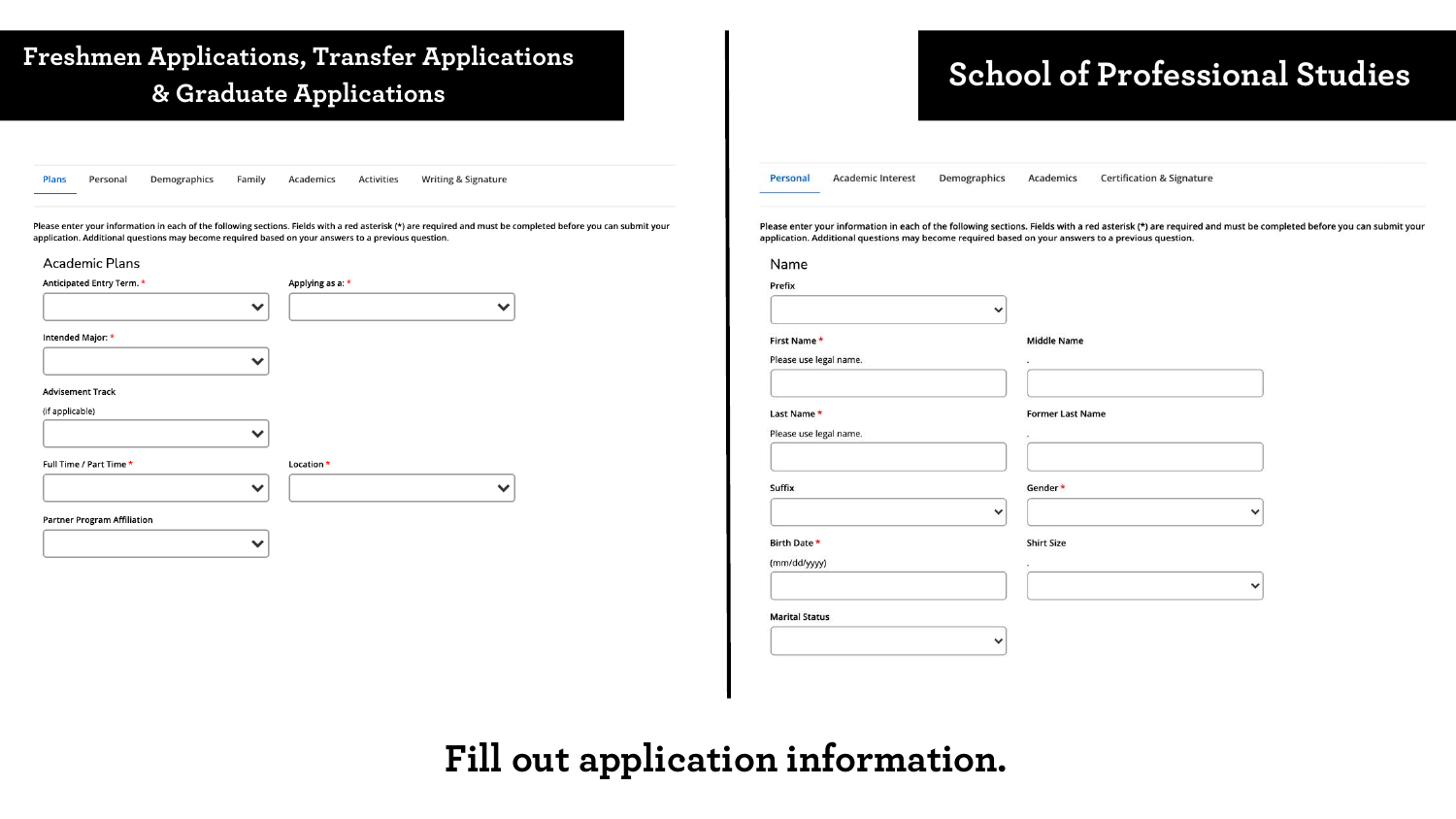# **For Freshmen, Transfer and Graduate applications, fill out the 'Partner Program Affiliation' under the 'Plans' tab and select 'CCVI Ministry Employee or CCVI Ministry Employee Dependent.'**

| Academic Plans                     | application. Additional questions may become required based on your answers to a previous question. |              |
|------------------------------------|-----------------------------------------------------------------------------------------------------|--------------|
| Anticipated Entry Term. *          | Applying as a: *                                                                                    |              |
|                                    | $\checkmark$<br>$\checkmark$                                                                        |              |
| Intended Major: *                  |                                                                                                     | CCVI         |
|                                    |                                                                                                     | CCVI         |
| <b>Advisement Track</b>            |                                                                                                     |              |
| (if applicable)                    |                                                                                                     |              |
|                                    | v                                                                                                   | Chris        |
| Full Time / Part Time *            | Location *                                                                                          |              |
|                                    | $\checkmark$                                                                                        |              |
| <b>Partner Program Affiliation</b> |                                                                                                     |              |
|                                    | $\checkmark$                                                                                        |              |
|                                    |                                                                                                     | Sele<br>COVI |
|                                    |                                                                                                     |              |

### **Fill in Personal Information.**





### **<u>CCVI Ministry Employee</u> or**  $\blacksquare$ <u>I Ministry Employee Dependent.</u>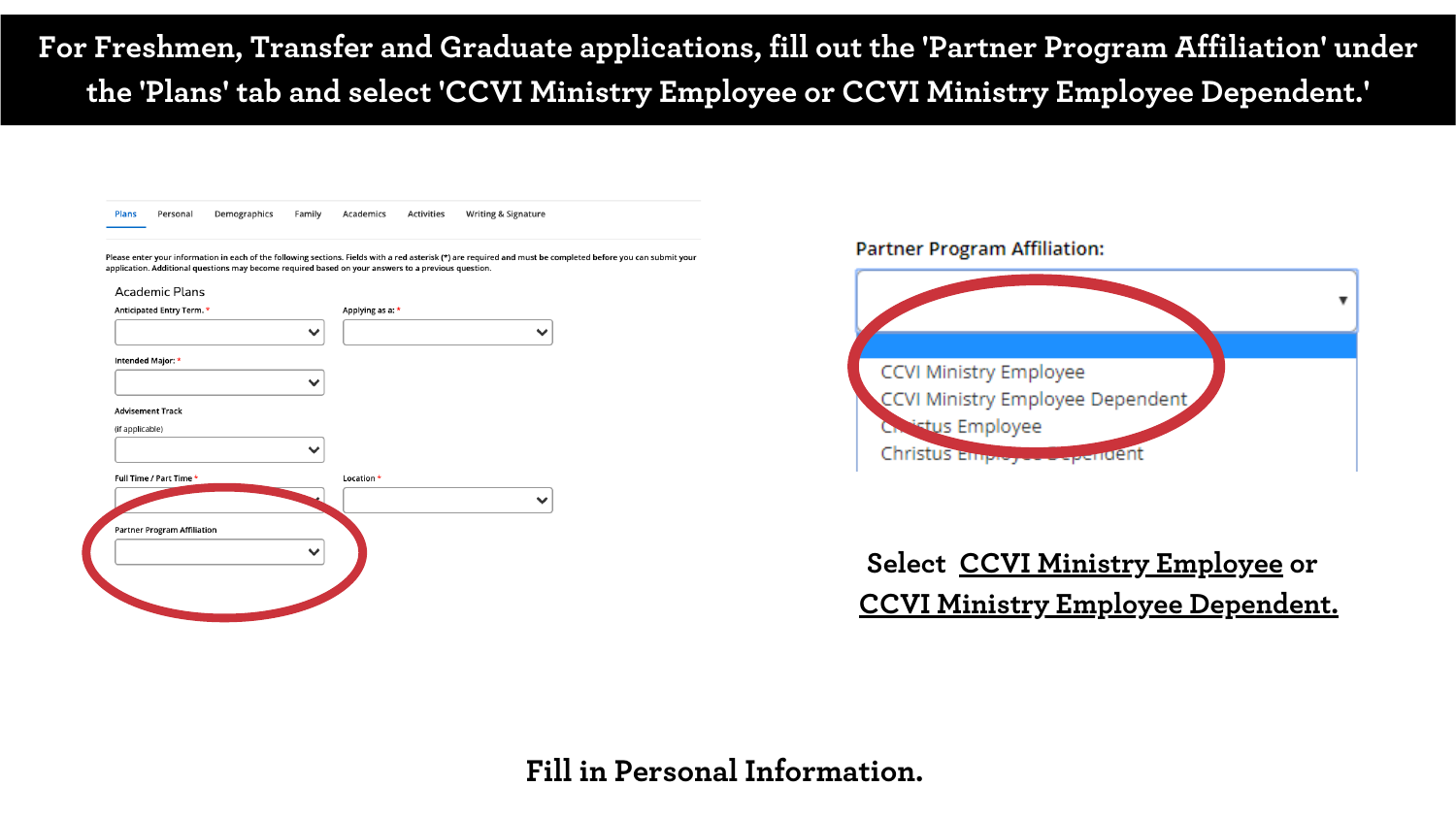**Fill in Academic Interest information.**

**Select CCVI Ministry Employee or CCVI Ministry Employee Dependent.**



### **For School of Professional Studies applications, fill out the 'How do you plan to pay for your tuition?' under the 'Academic Interest' tab and select 'CCVI Ministry Employee or CCVI Ministry Employee Dependent.'**

| Personal             | <b>Academic Interest</b>                                                                    | Demographics | Academics                  | <b>Certification &amp; Signature</b>                                                                                                                                                                                                                                 |  |
|----------------------|---------------------------------------------------------------------------------------------|--------------|----------------------------|----------------------------------------------------------------------------------------------------------------------------------------------------------------------------------------------------------------------------------------------------------------------|--|
|                      | <b>Academic Plans</b>                                                                       |              |                            | Please enter your information in each of the following sections. Fields with a red asterisk (*) are required and must be completed before you can submit your<br>application. Additional questions may become required based on your answers to a previous question. |  |
|                      | Anticipated Entry Term: *                                                                   |              | Part of Term: *            |                                                                                                                                                                                                                                                                      |  |
|                      |                                                                                             | 丷            |                            |                                                                                                                                                                                                                                                                      |  |
|                      | Preferred Learning Format*                                                                  | 丷            | Intended Major *           | 丷                                                                                                                                                                                                                                                                    |  |
| Center: *            | The UIW Online location should only be selected when<br>the learning format is also Online. |              |                            | How do you plan to pay your tuition? *<br>Please choose your primary payment method although<br>you may utilize multiple sources.<br>◡                                                                                                                               |  |
| Applying as a: *     |                                                                                             |              |                            |                                                                                                                                                                                                                                                                      |  |
| Graduate             |                                                                                             | ✓            |                            |                                                                                                                                                                                                                                                                      |  |
| <b>Previous Page</b> | <b>Save Application</b>                                                                     |              | <b>Save &amp; Continue</b> |                                                                                                                                                                                                                                                                      |  |